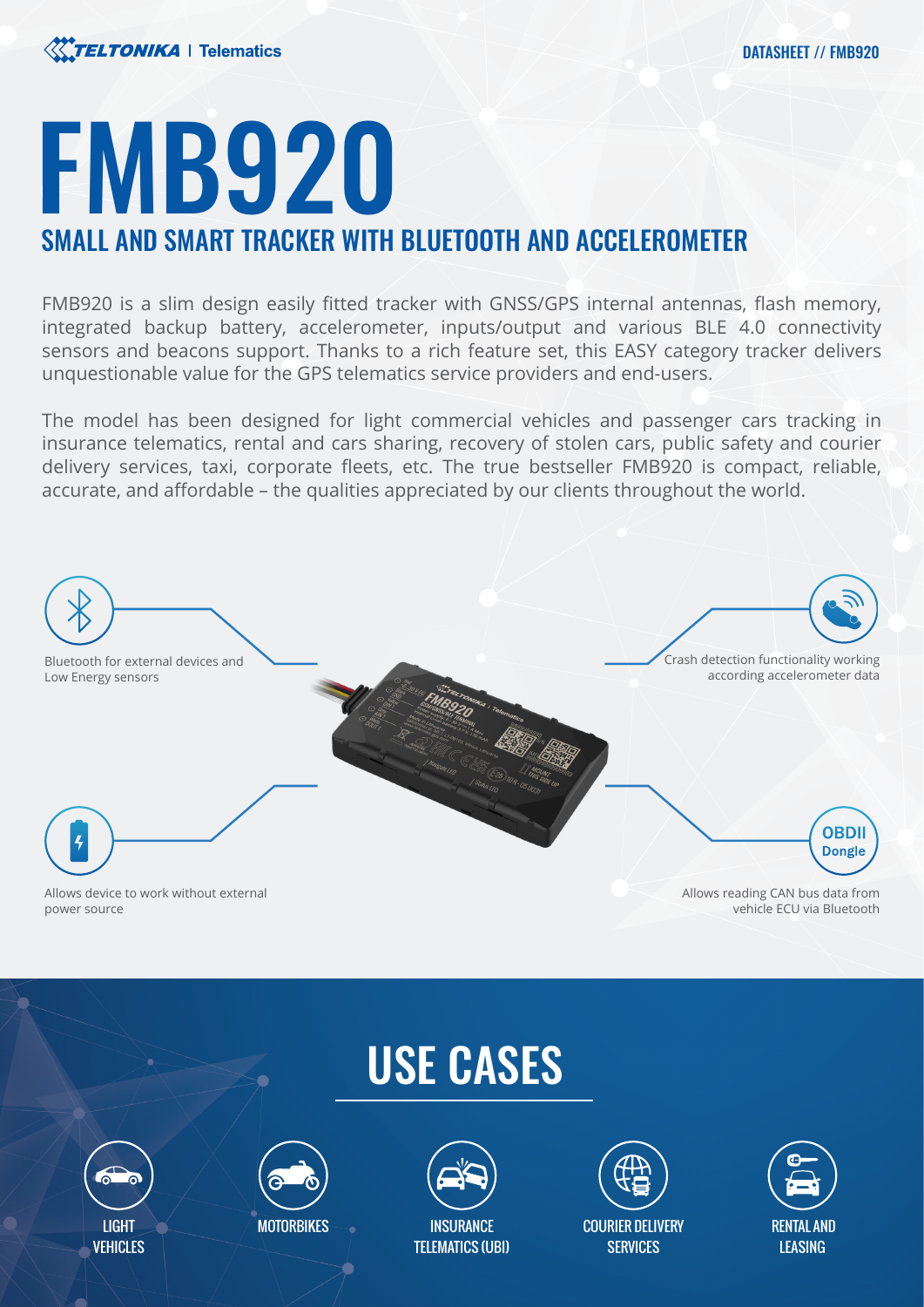



### **Module** Name Teltonika TM2500 Technology GSM/GPRS/GNSS/BLUETOOTH **GNSS** GNSS GPS, GLONASS, GALILEO, BEIDOU, SBAS, QZSS, DGPS, AGPS Receiver 23 channel Tracking sensitivity and the sensitivity of the sensitivity Position accuracy  $\leq$  2.5 CEP Velocity accuracy < 0.1m/s (within +/- 15% error) Hot start < 1 s Warm start  $< 25 \text{ s}$ Cold start < 35 s **Cellular** Technology GSM

| Technology                    | ועוכם                                                                                                             |
|-------------------------------|-------------------------------------------------------------------------------------------------------------------|
| 2G bands                      | Quad-band 850 / 900 / 1800 / 1900 MHz                                                                             |
| Data transfer                 | GPRS Multi-Slot Class 12 (up to 240 kbps), GPRS Mobile Station Class B                                            |
| Data support                  | SMS (text/data)                                                                                                   |
| <b>Power</b>                  |                                                                                                                   |
| Input voltage range           | 6 - 30 V DC with overvoltage protection                                                                           |
| Back-up battery               | 170 mAh Li-Ion battery (0.63 Wh)                                                                                  |
| <b>Bluetooth</b>              |                                                                                                                   |
| Specification                 | $4.0 + LE$                                                                                                        |
| Supported peripherals         | Temperature and Humidity sensor, Headset, OBDII dongle, Inateck Barcode Scanner,<br>Universal BLE sensors support |
| <b>Physical specification</b> |                                                                                                                   |

| Dimensions | 79 x 43 x 12 mm (L x W x H) |
|------------|-----------------------------|
| Weight     | 54 g                        |